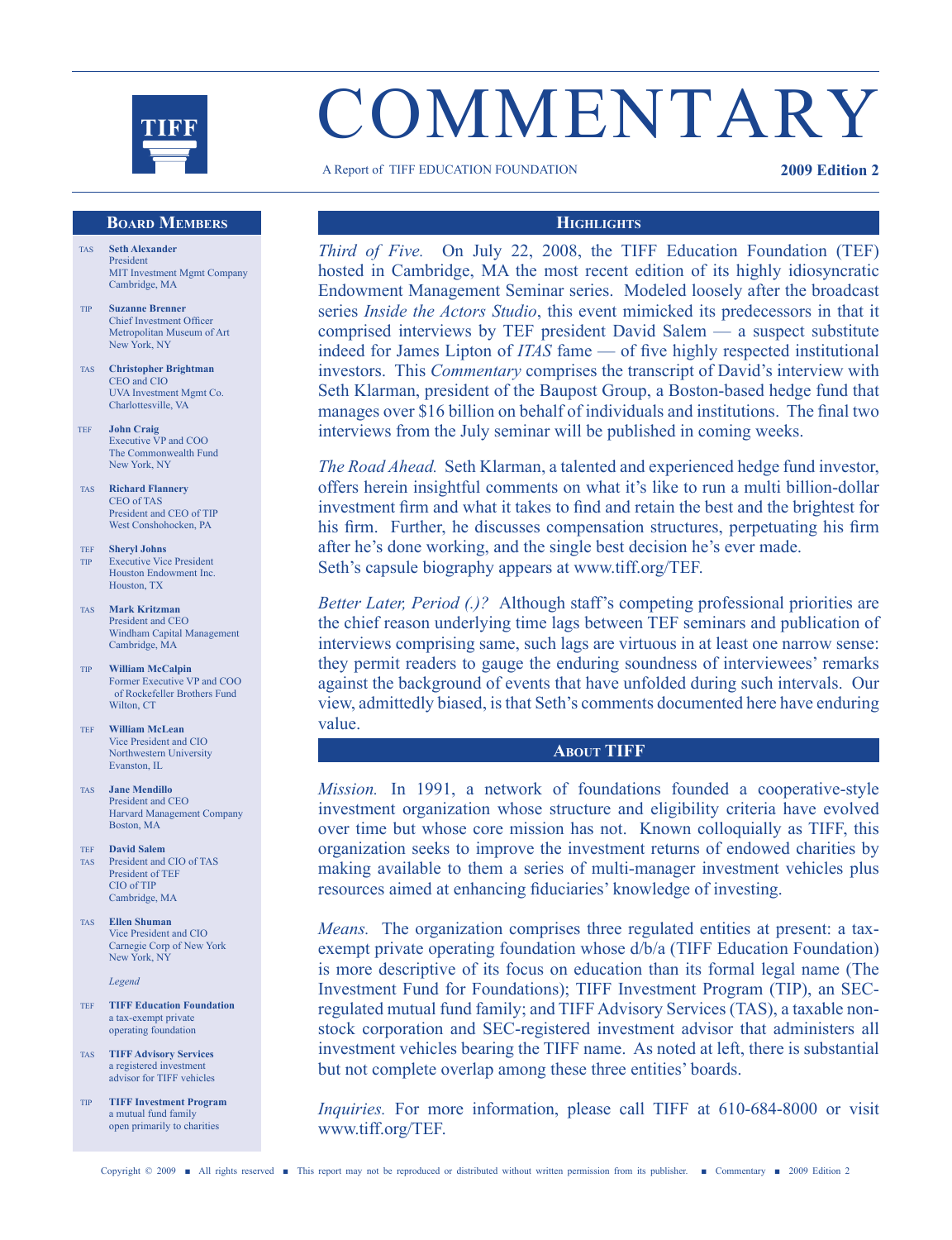# **Genius Defined**

*David.* I'm really delighted to welcome to the stage someone I've known for a very long time, Seth Klarman. I'm fond of teasing Seth that in the more than 25 years since we attended classes together at the business school across the river, he's been able to hold just one job, which was a job of his own creation. Who said genius is the ability to invent one's own occupation? By that standard, Seth is a genius. That leads to my first question for him because I think many folks in the room, yours truly included, spend an awful lot of time trying to identify human beings who are capable of performing the art of investment management well and distinguishing luck from skill in doing so. Seth's background is quite unusual in that he was hired at a very early age, right out of business school, to manage a portfolio. So what I'd like him to start off with is an explanation of why he thinks the folks who hired him right out of business school to manage their personal wealth did so and, of course more importantly and to the point, what he looks for in identifying investment management talent. Seth, welcome.

*Seth.* Thank you, David. It's great to be here. First of all, slight correction. I wasn't technically hired to manage an investment portfolio. I was hired to be part of a team that would attempt to figure out exactly what we were going to do over time.

*David.* Even worse!

*Seth.* Yes! But I think the notion that somebody would trust a 25-year-old to manage a portfolio is probably a stretch, so I just want to be fair about that.

*David.* Yep.

*Seth*. I think in many ways it's hard to put your finger on exactly what would cause you to trust somebody and envision them as the person you'd want to bet on for the future. We're hiring analysts, not portfolio managers, so I need to make that distinction clear. We look for people with a whole variety of characteristics. In a sense, we've realized that the process is one of winnowing out rather than winnowing in. At the end of the day, we may still decide that even though we haven't rejected someone on any particular characteristic, we still don't want to hire him or her. But mostly we find reasons not to like them, especially because we start with a very large pool. So we're looking for, obviously, raw intelligence. Willingness to be a team player is

very important, especially these days — or at least until recently when people would leave after a year or two of experience and start their own funds. We want people who want to be part of a team. We also place huge emphasis on values and ethics and ask interview questions designed to get at those two issues to see if the interviewees have a way of thinking that would suggest whether they are morally blind or not. There's something called ideational fluency that basically measures innate curiosity and how your mind presents options in response to a question or problem. If your mind doesn't come up with a lot of different options, how are you going to figure out what's wrong with an idea or what you should be worrying about in terms of a hedge or something like that? So we try to identify people with broad ideational fluency. Just plain common sense is also important. At times we find people who are brilliant but lack common sense. So there's a whole variety of characteristics. I think to take the next step and be a portfolio manager you need both a sense of history and a vivid sense of risk. When Warren Buffett put out a job description for his replacement, he said, "This person will need to be able to imagine things that have never happened before." I think that's very, very important. So I would say that there are some people who just have a special something, a flair for getting to the heart of the matter better than just about anybody else. We've had a number of them go through our firm over the years. A broad curiosity blended with some contrarianism and a sense of what makes you money is the right combination of traits. Also, understanding the value of optionality is important. Some of the best investments that we've ever done — I think most people have ever done — aren't necessarily attractive in their own right. They're attractive because the upside versus the downside is compelling, rather than being right that the earnings would come in a certain way. Hunting for an extremely mispriced risk-and-return scenario takes skill and determination.

# **Full Price**

*David.* How often do you find mispriced talent?

Seth. I would say we're not really looking for mispriced talent. I'm happy to pay full price, and I've sometimes intentionally chosen over the years to pay people more than absolutely necessary. I think in the talent search for investment professionals, for example, there's a big gray area between the least you can get away with and the most you could possibly justify; and that might be many hundreds of percent different.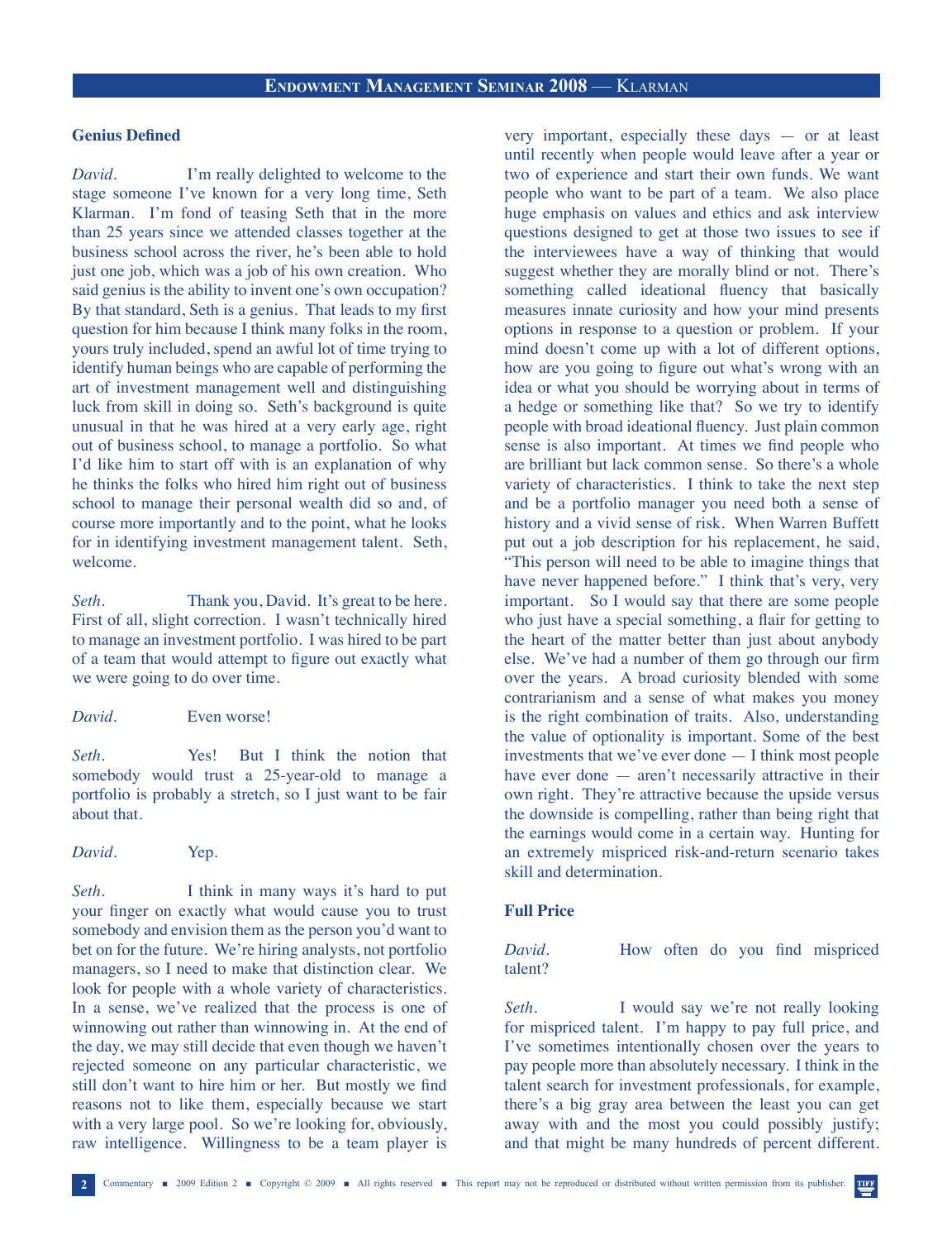And frankly, it's true for operational talent, too. I hate turnover; I really value long-tenured people. So I'd rather pay up for people that I might be able to attract to make their entire careers at our firm rather than try to be cheap about it and hire bargains but ultimately pay the price for that in turnover or other things.

# **Timely Turnover**

*David.* So two related questions. Your track record speaks for itself, so obviously you've done a terrific job in magnetizing talent at Baupost. But what's the hit rate — with hit rate defined as identifying really good people that you bring in who actually work out? The related question would be: is there a point at which turnover sinks below prudent levels? Do you actually need to have some ferment and change in the ranks?

Seth. I guess I would say that, at times, turnover is beneficial. I was confronted earlier this year with a request from one of our partners for a leave of absence. He had a project he wanted to work on outside of the immediate investment field, but it was a busy time in the capital markets. We were extremely busy, and I felt that it was inappropriate. But I also felt that it wouldn't be a terrible thing if he was so driven to do this project that he wouldn't be able to commit himself fully to our business, which I believe should be our staff's number one priority other than their families. Everyone's interests change, and you have to allow for that. So I'm not trying to keep people when they're no longer interested or motivated. I think you run the risk of decreased motivation, too, as people reach the higher net worth stage and later stage of their careers. I don't see that with our people, but I can imagine that. I keep vague track of the second and third homes, which eventually people will want to spend time at. I think that's something to at least keep an eye on. That all being said, I think turnover is terrible not just because you've taken the time to train people and not necessarily gotten a lot of value out of them. It's really bad because there's something about the facility of communication with longstanding partners. When people have worked together for a long time, they have shared institutional memory and can communicate in shorthand. To be able to say, "I think this is just like that, from eight years ago or 12 years ago," is hugely beneficial. When that knowledge walks out the door, and even more dangerously, when new knowledge that you're not familiar with walks in the door, it's very hard to think about where the trust is. Trust has to be earned, not just given. So that's what I will never understand about how the new instant five- and ten-billion-dollar firms build a team of 50 or 100 people who've never

worked together, who don't have any of the history. I guess it's possible I overrate this, but I also think it must raise the risk level because you just don't know who's got a personal agenda that's different than the firm's agenda, and who's really tough to work with even if they're a great investor, those kinds of things.

# **Talent Hit Rate**

*David.* So I'll ask again about the hit rate for employees for your firm, and while I have my mouth open, I'll also ask what your hit rate is in successfully identifying managers for your foundation.

*Seth.* I'd say for employees on the investment side, which is where I'm involved in the recruiting, the hit rate's really good. About eight or nine out of 10 are keepers, and we haven't counseled anybody out in probably four years. So we're very happy about that, and we work very hard at it. We usually interview 25 to 50 people for every one we make an offer to. Luckily, we get a high percentage of the ones we make offers to because of our reputation and I guess because of the relatively few funds up in Boston. In terms of money managers for the foundation, like running a portfolio, we've been very successful in most of the identification of managers, which mostly I do through people I know. I do have some of that long experience watching and observing them. The biggest three or four manage half the money  $-$  I'm not afraid to concentrate  $-$  and those are the best performers most of the time. Back to an earlier part of one of the questions, one of the things that's vastly different from being an analyst to running your own fund — and I can't emphasize this enough — is that they comprise incredibly different skills. The inability to think about risk the right way may not matter at all for an analyst. We're not asking for their judgment on risk, we're asking for analysis and facts, and then secondarily, their opinion. It's the portfolio manager who eventually needs to be able to identify risk, whether it's an excessive concentration, a failure to diversify, a failure to hedge, or a failure to understand the risk that is sitting right on your shoulders and you don't realize it. Failure to recognize those things can kill people. I think we've had a few analysts that have disappointed, but no real disasters. But I have observed people that have had shockingly bad judgment in running a portfolio at other firms, and I think those almost could never have been identified *a priori*. The hard thing to swallow is the realization that your very smart analyst is not able to think well about the bigger task.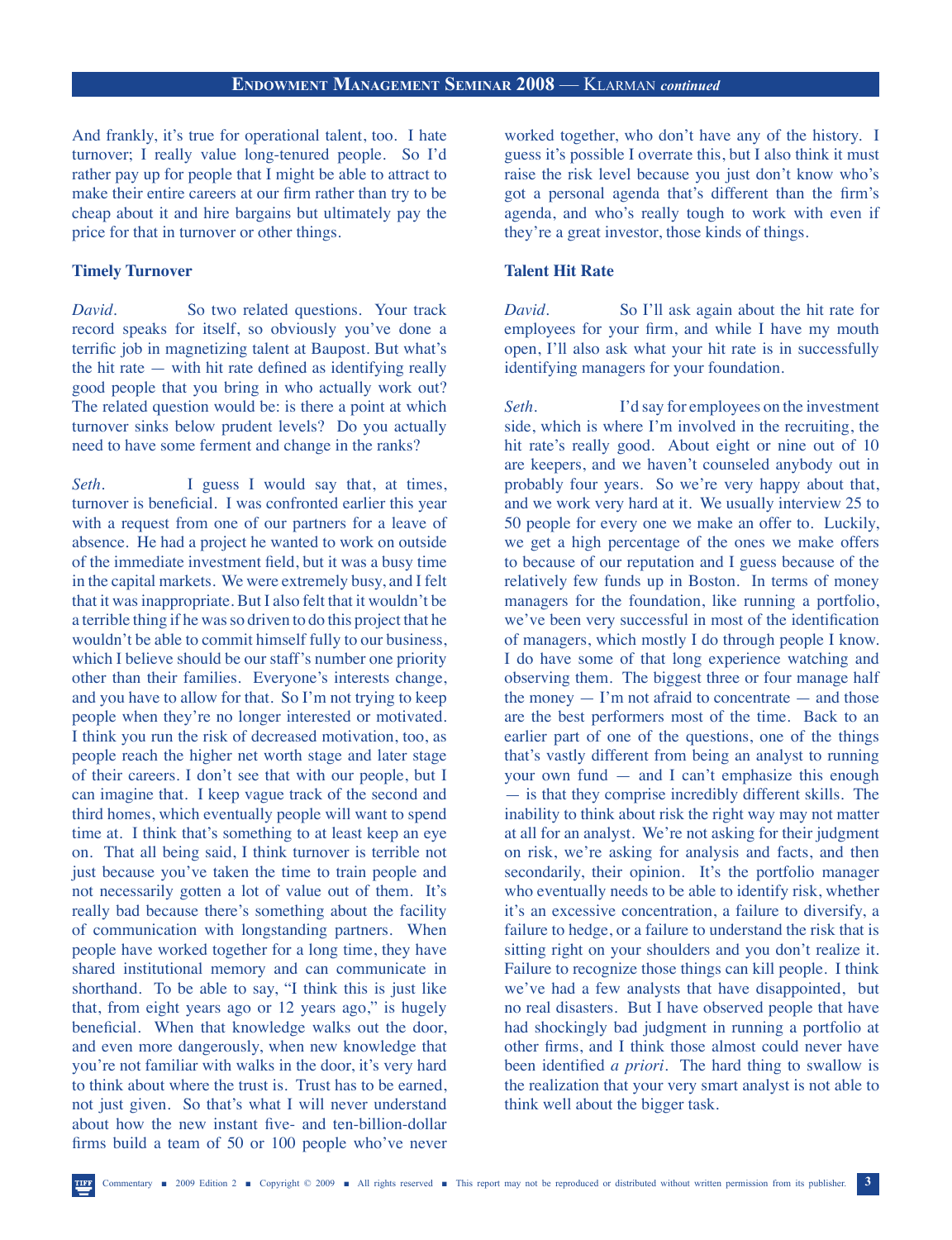# **Art, Science, or Craft?**

*David.* The next question is one that I've asked other folks who've appeared on this stage over the years. I get asked the question a lot when I go out and talk to groups of college students or graduate students. They ask, "Is investing an art or a science or a craft?", where craftsmanship is defined as the ability and willingness to come to work every day and do the same thing over and over again. How would you answer this question as it applies to what you do professionally? Art, science, craft: what's the balance among the three?

*Seth.* I would say art first and foremost, craft second, science third. To me, the science of valuing things and of identifying when things sell at a discount is as straightforward as could be. It's almost a commodity these days; when you hire business school kids, they all know how to do that. There are nuances and places they might make mistakes, but I think that's the easiest part, albeit for a layperson it might seem like the hardest part. I think there is a big element of craft in showing up, especially for a value investor where part of the game is discipline. It's like Warren Buffett says, you are in a game with no umpire and no called strikes so you can keep the bat on your shoulder for a long time. So the craft of showing up and saying, "Nope, nothing interesting today. Nope, still nothing interesting," is really important. There are other parts that are also like a craft, such as hiring, which is tedious, as you know. One year we interviewed over 50 people and made no offers, so it was like waiting for a cheap stock. You're waiting for something, and unless you have a massive hole that you have to fill, you have no urgency, so it forces you to have that long-term, craft-like perspective. I think, ultimately, the nuances I was talking about — the ability to distill two or three major themes out of an investment and get right to the heart of the matter  $-$  is truly an art. Some of our best analysts can get up to speed in a day or two on something they've never heard of before. This is a world where many people have chosen to specialize, to have silos, to have narrow areas of extreme expertise. That's a legitimate choice, and many of the best longshort funds, for example, have their pharmaceutical analyst and their oil and gas analyst and their financial analyst. We respect that, but we think more value is added by being generalists and seeing opportunities from a broader perspective. If you have silos, you're going to own things only within those silos. If you have the broader perspective, you can say, "I don't even like stocks, I'm working on distressed debt," or something like that.

# **Contribution and Compensation**

*David.* This brings us logically to something you and I have talked about at length off-line, which is, how do you compensate people? The two extremes would be the hedge fund that says to everybody, you eat what you kill. So you're going to be paid on your specific deals. The opposite extreme, of course, being that everybody shares in the proceeds in one pot. How exactly have you structured it at Baupost?

Seth. Over the years, as we have added more investment people and stronger contributors across the firm, we have evolved to a system where the partners would strive for equality with each other. I'd be higher but they'd be in a range with each other, and the younger and less experienced ones would rise up toward equality. That probably is closer to my personality than anything else — let's do this together, let's make it work. There are huge advantages to not keeping track of each person's individual contribution in terms of letting capital slosh back and forth so that no one person hogs the capital. In terms of senior people bringing younger people into the firm, if you're forced to share too much of the credit, what's your incentive to bring in younger people? In terms of helping other people out within the firm, whether they know a management team, or whether you've got some experience in an industry, you ought to share your experiences to make the decision-making process more efficient. If you have the pure silos for compensation, there's very little incentive to share information that could improve the overall result. The problem is, if over time the contributions aren't equal, equal compensation will adversely select the people who are contributing less. We have evolved over the last several years to a structure with a ratio relationship between the partners, and then we have a bucket of additional compensation that goes to exceptional performers. There are various tweaks and nuances. What I don't think I've done all that well — and I think it's probably because it's impossible — is I haven't been able to predict the future year after year. So, as performance has been increasingly variable among the partners, I've had to tweak the compensation scheme each year. I think it would be better to have a system that didn't change, but I also think it would be suicide to have had a system that never changed. So we keep thinking about it. What's great about our team is that I think most people feel like the firm is bigger than themselves. They're not looking to start a firm, and they really enjoy working at our firm. Also, I think by bending over backwards to be fair and to not hog the money myself, I think everybody feels pretty good about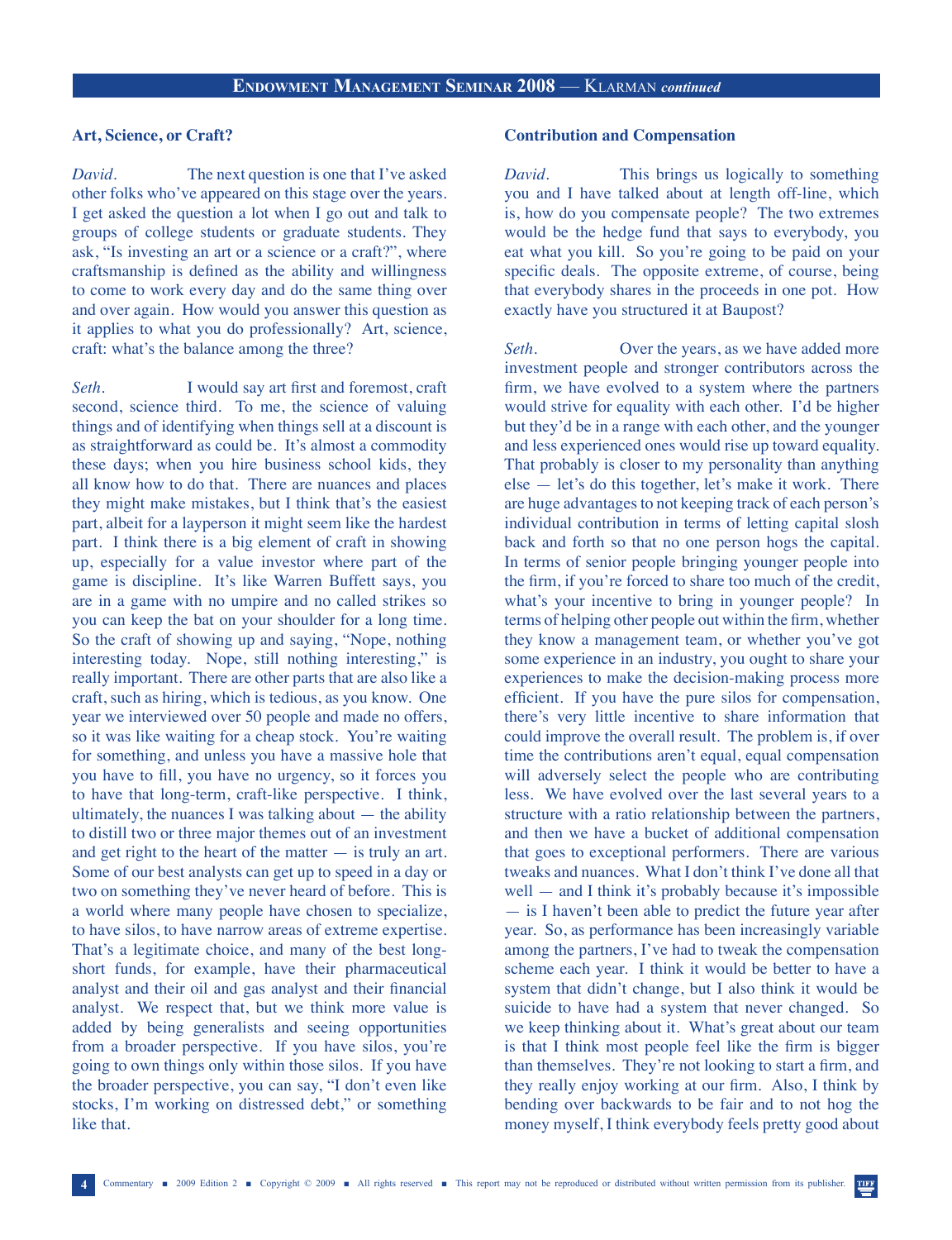a system that gives them a lot of compensation, even if it's not exactly the right amount.

#### **Big Pay Packages**

*David.* While we're on the topic of compensation, I'm going to give you an opportunity to get into big trouble with one of your major clients at Baupost. A founding member of the TIFF board caused quite a stir not long ago when he said to the *New York Times* that, in essence, he deplored the choice that some of his former peers had made to leave their CIO posts at major endowments to start for-profit money management firms of their own. I'm referring of course to David Swensen, and I'm interested in your reactions to his very public assertion that the intrinsic awards of steering a major endowment or foundation ought to be sufficient to magnetize top talent and it therefore renders unnecessary big pay packages. What are your thoughts on that issue?

*Seth.* First of all, I'm a big fan of building Swensen Hall at Yale to recognize the largest contributor to its success and endowment. I agree with David. I have believed that working at Yale or Harvard is actually a dream job. I had conversations with Jack Meyer and Mohamed El-Erian when they were at Harvard, in which I told them that I thought they would be able to attract talent easily and that they wouldn't have to compete with hedge funds for the best people. A stable base of capital with no requirements to market or run operations allows people who want to focus on investing to just invest. That's a huge deal for a lot of people who may not want to focus on the other things or may not be good at the other things. I think now, especially, there's probably a lot of investment talent that is struggling to run their \$50 million or \$100 million or \$150 million fund who might think having a senior portfolio management job at Harvard or somewhere like that would be a great deal. I also think that some people have to get making a lot of money out of their systems; maybe David just never had to do that. But I do think that having a career at a place like Harvard or another institution would be as big a contribution to society as being a philanthropist or many of the other things people could do. We see huge numbers of Goldman Sachs partners going into government and a variety of other public service jobs, and we'll continue to see people who want to give back to society.

# **Elusive Balance**

*David.* You're coming implicitly to another elusive balance in our business. We talked earlier about the elusive balance between the classic eat-what-youkill versus one pot of compensation for everybody. A second elusive balance is that between investing and all the other stuff you need to do if you're fairly senior in a money management firm. You and I both have a passion for baseball. You look at pro baseball, and you don't see the best players in their primes taking on managerial and administrative roles. And yet, in our business, that tends to happen. Why?

*Seth.* You're seeing me as player manager?

*David.* Yeah.

# **Operations Guru**

*Seth.* First of all, I believe you're going to ask me a question later about the best single decision I've ever made.

| David. |  |  | Go ahead and answer it right now. |
|--------|--|--|-----------------------------------|
|--------|--|--|-----------------------------------|

*Seth*. It's part of this question.

*David* **Go for it.** 

*Seth.* I've thought about this a fair bit. The best single decision I have made at Baupost was hiring our CFO 18 years ago. The reason it was a great decision, aside from being a great guy and a great partner, is the fact that he was as good as me, and that let me focus on the parts of the business that I was interested in and that I would be particularly good at. I would not be good at deciding which IT person to hire or which technology system to use or which space we should use for our next expansion. So he's fabulous, and that has let me not pay a huge amount of attention to operations. I sit down with him all the time. I ask him questions repeatedly, especially the ones related to significant risks that could really affect the firm.

*David.* You ask him where his second and third homes are situated, right?

*Seth.* I know — he only has one other one. I think he just committed to a third, so that's actually a problem.

*David.* Better keep an eye on that.

*Seth.* What I used to ask him is, what if two people run off together? How's our money? What if Boston is nuked or the building blows up? He's got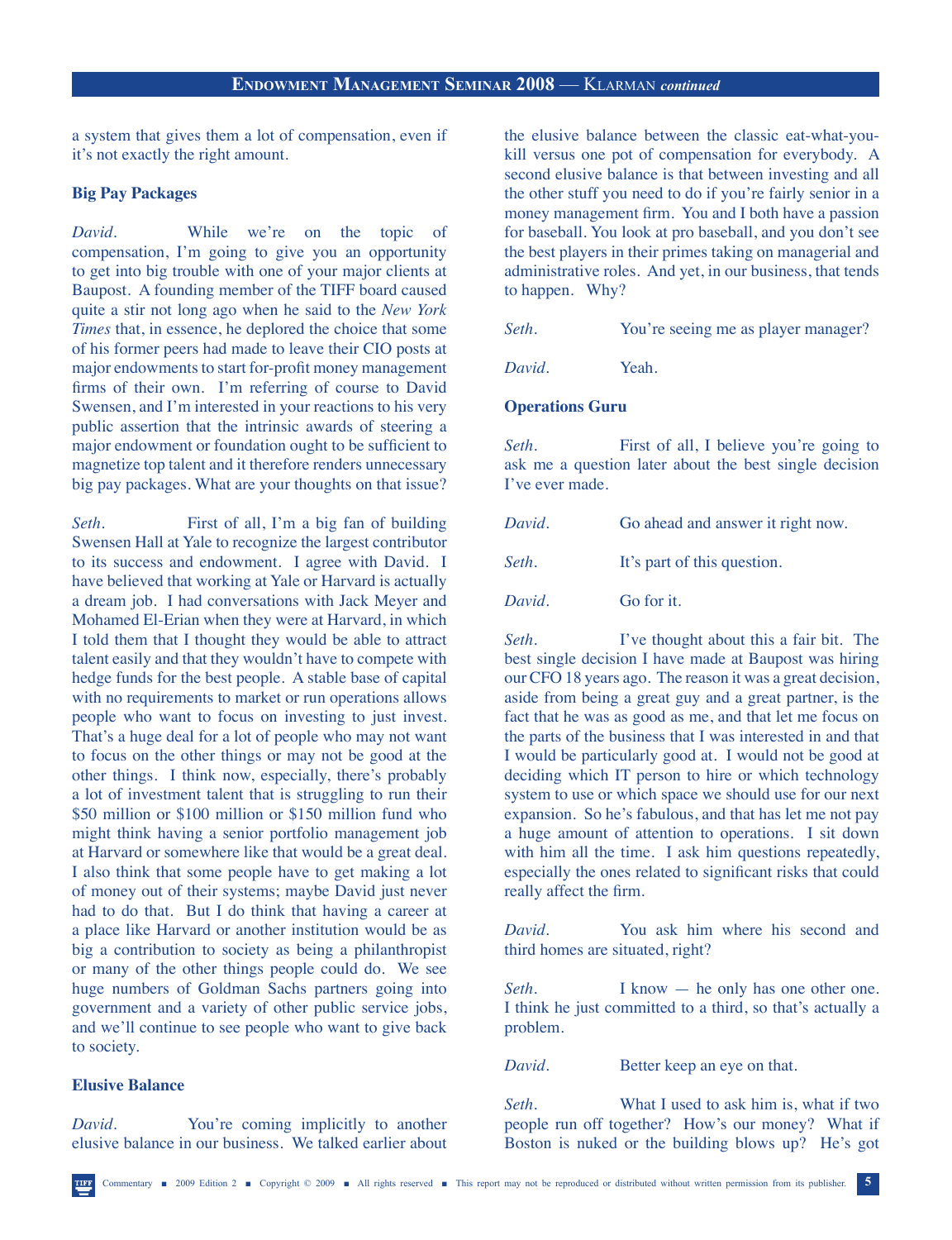answers for all of that, and we've worked together on all of that. Now I ask him, what if he gets run over by a bus, and he's given me very good answers for that; luckily we have people internally who could step in and do a great job in his absence. And the fact that we've been closed for most of our existence has also allowed me to not focus on marketing. We don't spend a lot of time in client meetings — I think, historically, that's probably 1% or 2% of our time, at most. That let me focus the great majority of my time on investing. I think that I do a good job of delegating, so that as we've grown, I've been able to bring other people into the loop and to give them serious responsibility. I continue to do this. We have a long-term goal of a transition that would involve me not being involved because I regrettably won't live forever. I think it would be a fine goal to have Baupost succeed after I'm not there, so over the next 10 or 20 years, we'll transition to a Baupost without me. That's something that I think we have to start planning for today to achieve that goal over that time frame.

# **Long-Term Goals**

*David.* I can see why it's a fine goal but do you in your own mind regard it as an essential goal? Will you consider yourself a failure if you're lying on a beach 30 years from now and Baupost doesn't exist any longer?

*Seth.* No. I think it's something to strive for, particularly for the two most important constituencies: the employees and the clients. We don't need to do it for me. We need to do it because we've built something special; when I have lunches with various people around the firm  $-$  and I do that quite a bit  $-$  what I hear is that joining our firm changed their lives. I don't want to un-change their lives if I don't have to. The other thing about the culture we've built is that it's been internalized down several layers within the company, so it's a very special place. It may not be in the exact same shape and form that it is today, but I believe that ex-me it's still one of the premier investment firms around and should survive and probably will. So I think this will be very worthy of my attention. If it doesn't happen, as long as we haven't blown up and we've just said, "We're closing the doors, everybody go off on your own," we will still have been a success.

# **Real Return Assumptions**

*David.* I want to talk a bit about the current market environment; and I want to do so in a manner that underscores what I think many in the room know, which is I try to scrupulously avoid asking questions

that presuppose on the interviewee's part, an ability to forecast the [near-term] direction of anything, because I just don't think that's a profitable endeavor. So in answering, you'll keep that in mind, I'm sure. But I want an answer by way of reference to a survey of seminar participants that our staff helped conduct in the last week or so. We hit them with a question via email that read as follows: "Assume hypothetically that you have unilateral control over an endowment and were offered the opportunity to swap the entire endowment for a contract from a risk-free creditor to get a guaranteed return with no possibility of default. Assume further a 50-year holding period. What would be the minimal guaranteed real return that would induce you to make the swap?" We surveyed all the registrants for today's session and the median answer — the real return was 6%. The arithmetic average, which by definition is unweighted by the assets that the answers represent, was 6.8%. FYI, the low was 2% and the high was 13%. I'm sure that person will never be admitted as an LP at Baupost. My question to you is simply: is the 6% an achievable number over a time horizon appropriate to a perpetual-life charity?

*Seth.* Six real?

*David.* Six real.

Seth. I don't love getting into this because it involves too many assumptions, and every aspect of the question is difficult. You know, locking it up for 50 years means that you don't have the chance to enter a market at the 1933 low, so there are just a lot of issues. It also raises the question of what inflation is, to figure out what real is, and I'm in the camp that says that the official rate of inflation is maybe understated. So it's just very hard to think about that. What I would say is it's more likely that a decent return will be attained from today [July 2008] than if we'd met a year ago, even though the numbers people had suggested a year ago might have been even higher than these numbers.

#### **Cash Cushion**

*David.* One of the distinguishing features of Baupost's stellar track record is the fact that you've accumulated wealth despite or maybe because you've held very substantial cash reserves over time. You think, as an investment professional, that there are two plausible reasons why you might hold cash reserves: first, to cushion losses in the event of a downturn, and second, which I would ask you to speak to, is to have dry powder to shoot off when others don't. So how do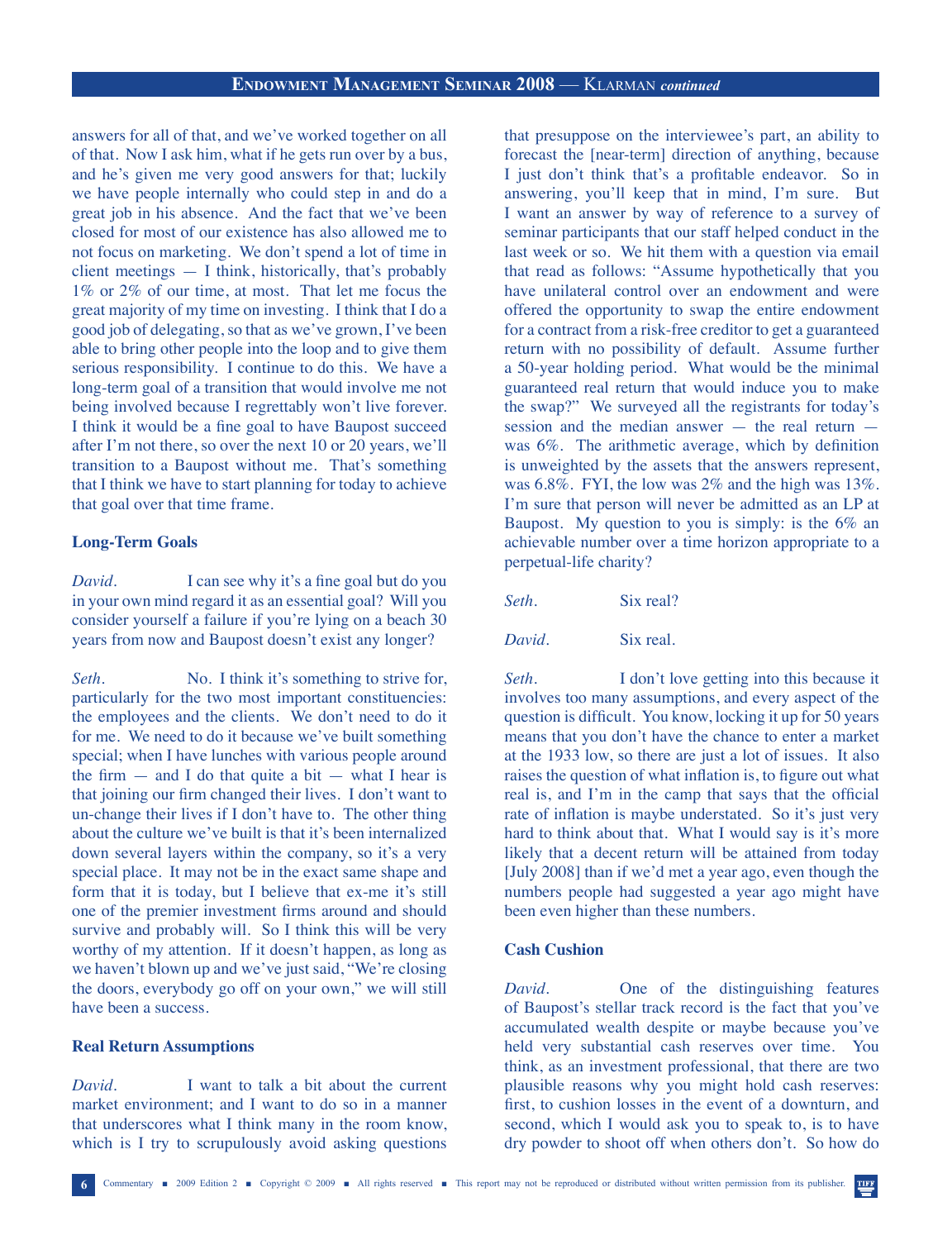you think about cash, and in particular, what does your successful tendency to hold a lot of cash tell us about the institutional policy formulation process that tends to lead to a zero allocation to cash, if not negative cash, in the case of the big tax-exempt institutions?

*Seth*. I think there's a tendency in the modern world of people wanting their money to be working hard, and I joke that our money is like a couch potato by comparison. In my opinion, the market tells you when to buy things. And when things are really cheap, on a Graham and Dodd valuation basis, you should like them more. And when they're really expensive, you should like them less. One of the hard things about institutional asset allocation models is that they don't necessarily vary all that much based on price. So these models — I'm not an expert on this by any means, nor do I employ such models — may have said that private equity a year ago was as good as private equity 20 years ago, and whatever number was in there stayed in there at least from five years ago to four years ago to three years ago to last year. Clearly, when people are paying higher and higher prices, and there's more and more competition, that's probably a less-good time to be doing something. If I had a quibble with the allocation models, I would say I would rather tweak them for what I know bottom-up. We almost never have any shorts at all, except for maybe 1% in holding-company-type trades (long the parent, short the subsidiary). We have a mental hurdle rate that says we ought to get paid for the risk of that investment, and if it's low-risk we ought to get a good return, and if it's medium-risk we should get a really good return, and if it's high-risk we should get a great return. Even if those move around a little bit based on where the world is, our discipline is to not invest when we don't see pretty good bargains and pretty good potential returns. I have had friends at other hedge funds say to me, "You have a better model, but we can't do this with our clients. Our clients just would not understand." The truth is, some of our clients don't understand, but we've worked really hard over time to explain it and to educate them to our way of thinking. It isn't the only way of thinking, but it's how we approach it. So I wouldn't want the crowd here to think, "Well, we need to start going to 50% cash sometimes." I don't know what everybody should do. I just know that because I sit at a really interesting desk where a lot of really interesting bottom-up ideas cross my plate, I can tell very quickly, do we have no opportunities? Do we have a few sparse opportunities? Do we have a flood of opportunities? If we have a flood, we probably want to raise the bar or we're going to spend every nickel and then wonder what do we do with the next opportunity. There's also something about

the engine of creating opportunities that needs some cash to function. You'd hate to tell a great real estate partner or a great broker, "You know, that's a really interesting opportunity; I'm glad you have this billion dollars of assets for sale at a ridiculously low price, but I'm sorry, we're tapped out today." That's not a good answer. When you've worked really hard to cultivate relationships, you'd like to feed them, so you in some sense always want to have some buying power.

# **Sustainable Spending**

*David.* So you make a compelling case that achievable rates of return vary over time with economic cycles and external factors. If an institutional spending rate is theoretically pegged to achievable rates of return — and that's assumedly what Congress had in mind in 1969 when it said to private foundations, including your own, you have to pay out 5% per year — there was a lot of chatter about that as a long-term sustainable rate. Doesn't it therefore follow that all these institutions actually ought to have time-varying spending rates as well?

*Seth*. My bias on the investing side of this is yes, but in some sense, if there was an intelligent way to do that, I would be in favor of it. At the same time, I am somewhat of a believer that the problems in society are growing faster than the money is compounding, and so I would be in favor of more up-front spending at a higher rate. That 5% is a minimum. Most people think of it as a maximum or as a strict rule. So I would personally favor that for the good of society.

# **Best Job in the World**

*David.* I want to turn to a few personal questions, because we're almost out of time, sadly. I'll start with one that I've not posed on this stage before. **If** you could do anything other than manage money for a living, and make twice as much doing it as you do now, what would you do?

*Seth.* I would be very pleased with myself if I could slam dunk a basketball, but... You know, I've said over and over, I have the best job in the world. I get to do something that is interesting and ever-changing and therefore ever-interesting, working with great people in a great culture. I get to do things like this from time to time. I get to teach from time to time. I get to write a book and communicate frequently to my clients. So, I have the best deal possible. People often say to me, what would you change about Baupost? I answer, well, if I